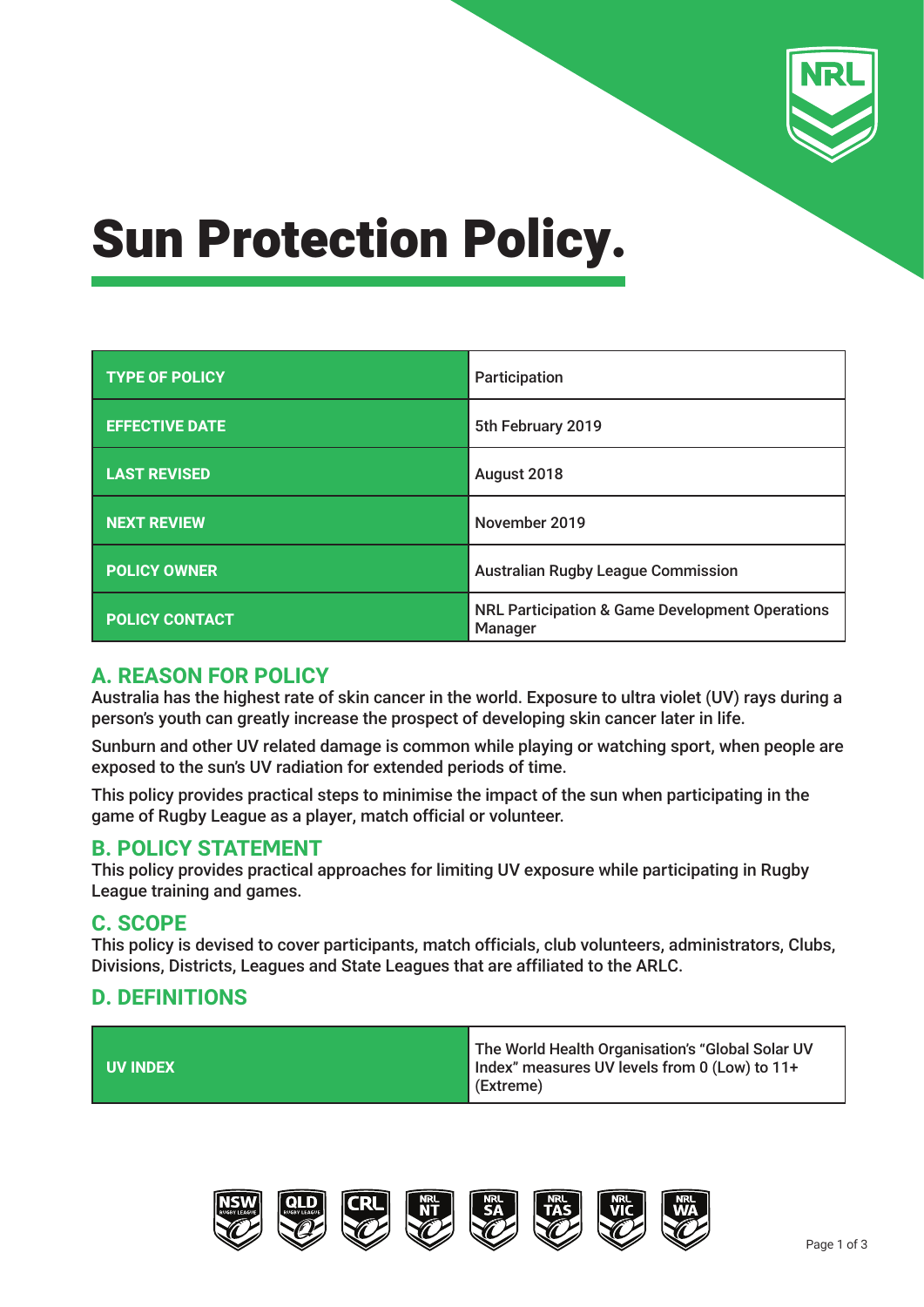

# Sun Protection Policy.

## **E. FORMS/REFERENCES**

| <b>FORM TITLE</b>      | <b>LINK</b>                                                |  |
|------------------------|------------------------------------------------------------|--|
| <b>SunSmart widget</b> | Cancer Council > Sun Smart > UV Index > UV Index<br>Widget |  |
| <b>SunSmart App</b>    | Cancer Council > Sun Smart > UV Index > SunSmart<br>App    |  |
| <b>MyUV</b>            | https://www.myuv.com.au/                                   |  |

## **E. POLICY HISTORY**

| <b>PARTICIPATION POLICY</b><br><b>IDENTIFICATION NUMBER</b> | <b>VERSION</b> | <b>RELEASE DATE</b> | <b>AUTHOR</b>                                            |
|-------------------------------------------------------------|----------------|---------------------|----------------------------------------------------------|
| P <sub>0</sub> 07                                           | 2.0            | 5th February 2019   | <b>National Participation</b><br><b>Policy Committee</b> |

## **SUN PROTECTION POLICY**

## **1.0. RATIONALE**

Skin cancer occurs when skin cells are damaged, the major cause being due to exposure to UV radiation from the sun. Australia has the highest rate of skin cancer in the world, with two out of three Australians developing some form of skin cancer by the time that they are 70 years of age. Sunburn and other UV related damage is common while playing or watching sport, when people are exposed to the sun's UV radiation for extended periods of time.

Sunburn causes 95% of melanomas, which is the deadliest form of skin cancer. Exposure to the sun during the first 15 years of a person's life can greatly increase the risk of developing skin cancer later in life. This policy outlines a series of preventative strategies to minimise the risk to the exposure of UV radiation from the sun.

## **2.0. SCHEDULING OF ACTIVITIES**

Consideration to UV exposure will be given to the scheduling of Rugby League games and training. The World Health Organisations "Global Solar UV Index" measures UV levels from 0 (Low) to 11+ (Extreme) and recommends sun protection when the UV Index levels are 3 (Moderate) or higher.

Most of the competition season for Rugby League is during the winter months, however, where climatic conditions dictate and where practical, outdoor events and training times will be scheduled outside the hours of 11.00 a.m. and 3.00p.m.